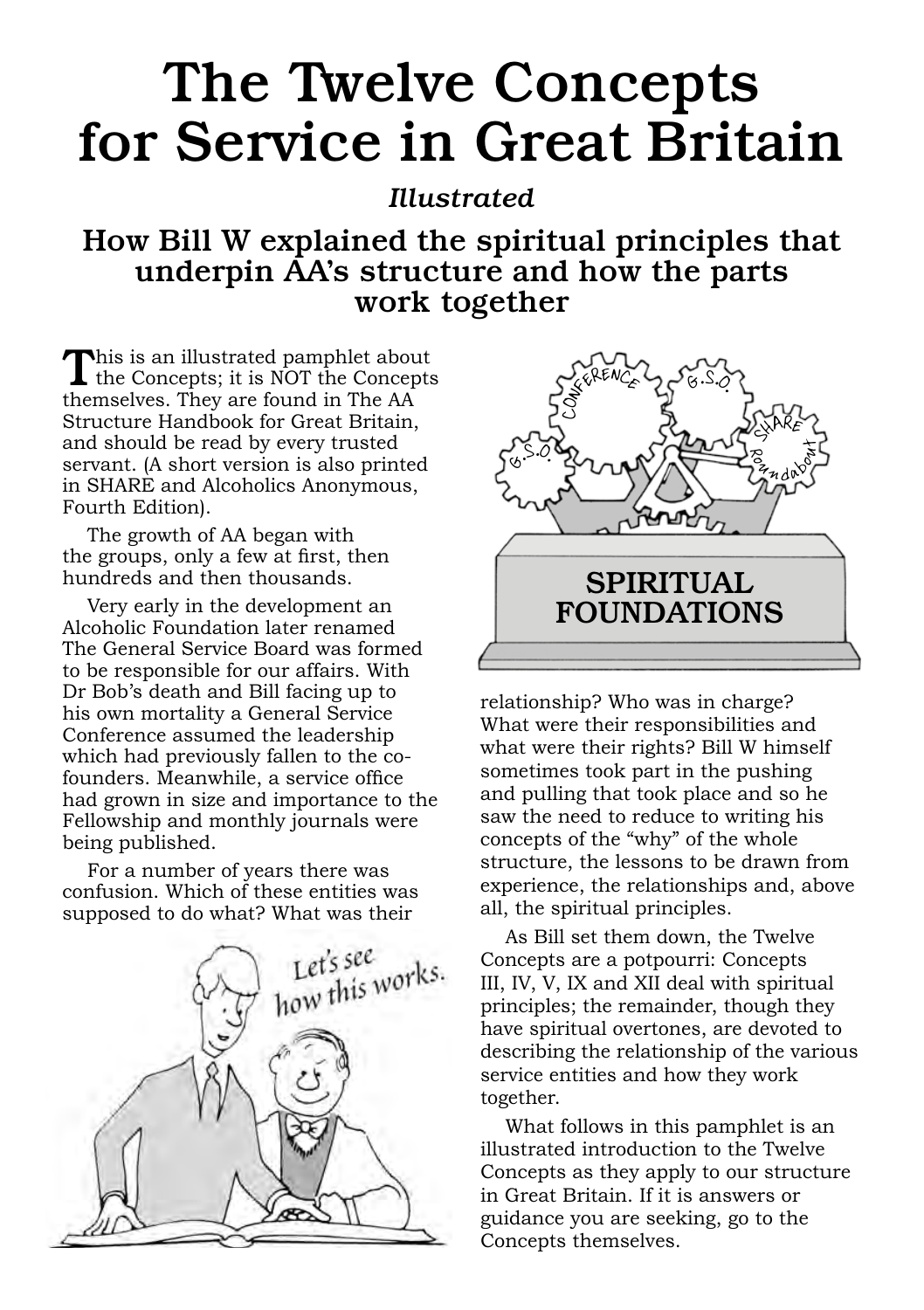## Concept I

*The final responsibility and ultimate authority for British AA services should always reside in the collective conscience of our whole Fellowship in Great Britain.*

 ${\bf A}$ lcoholics Anonymous has been called an upside-down organisation because the ultimate responsibility and final authority for world services resides with the groups rather than with the trustees of the General Service Board or the General Service Office.

In Concept I, Bill outlined how this came about. In order to perform the services the groups could not do for themselves a service office was formed to carry out these functions under the board's direction. Initially the board and the office looked to the co-founders, Bill and Dr Bob, for policy leadership.

Bill had to consider, after Dr Bob became fatally ill, who would advise the trustees and the office in the future. Bill decided the answer was to be found in the collective conscience of the AA groups. The problem was how the autonomous and widely scattered groups could exercise such a responsibility?

Overcoming great resistance Bill managed to convince trustees and members to the idea of calling an AA General Service Conference (see Concept II) and eleven years later Bill was able to declare that the results of the Conference had exceeded their highest expectations.





This Concept was rooted in Tradition Two (For our group purpose there is but one ultimate authority – a loving God as He may express Himself in our group conscience. Our leaders are but trusted servants; they do not govern).

Bill declared that the principles of Tradition Two were crystal-clear. The AA groups are to be the final authority;

their leaders are to be entrusted with delegated responsibilities only. Society cannot imagine an organisation run this way but Bill called it a spiritualised society characterised by enough enlightenment, enough responsibility, and enough love of man and of God to insure that our democracy of world service will work.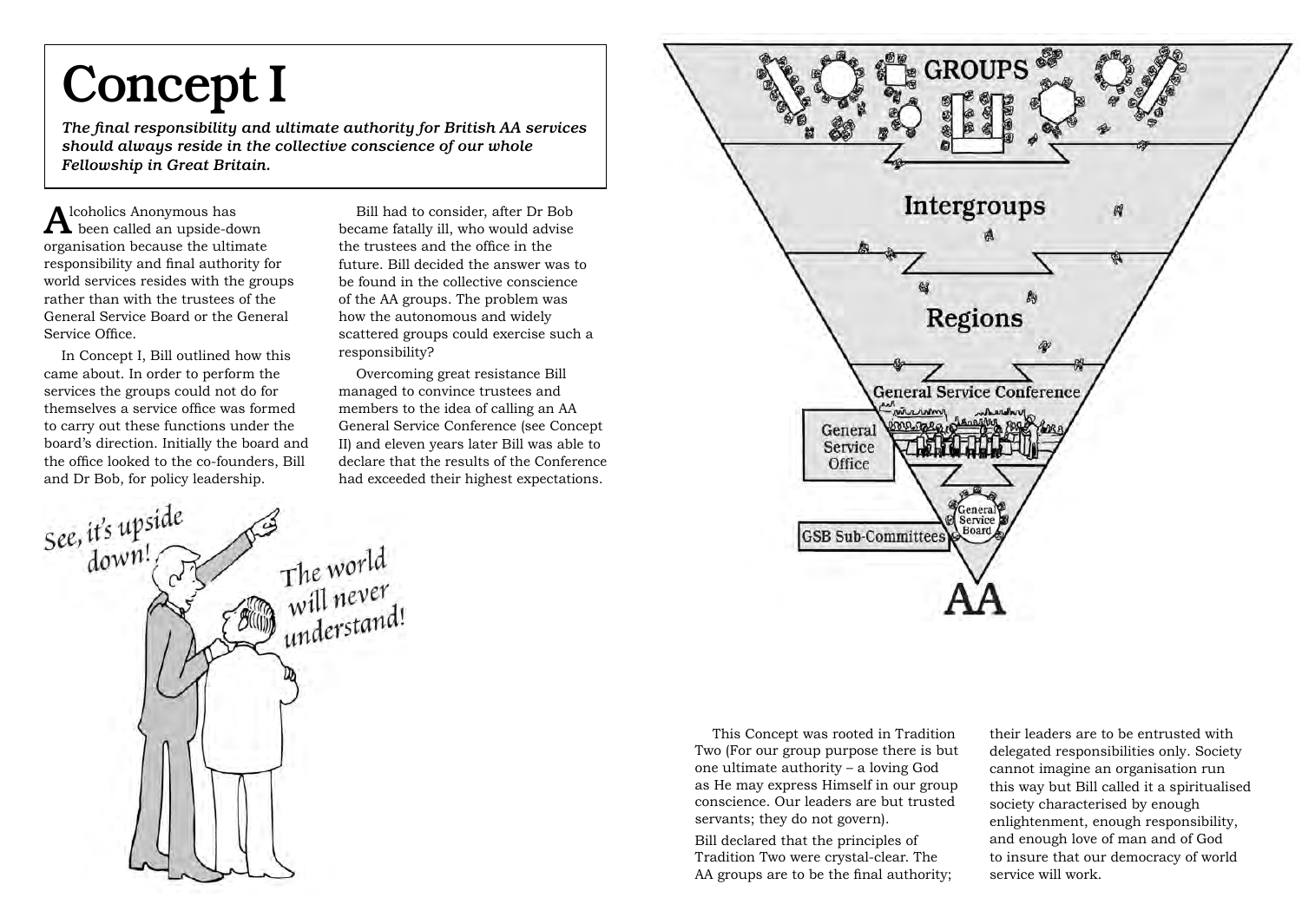# Concept II

*When, in 1995, the British AA groups confirmed the permanent charter for their General Service Conference, they thereby delegated to the Conference complete authority for the active maintenance of our world services and thereby made the Conference – excepting for any change in the Twelve Traditions or in Article 12 of the Conference Charter – the actual voice and the effective conscience of the Fellowship in Great Britain.*

Rolla Mis

Concept I establishes the final responsibility and ultimate authority of the AA groups. However in actual practice AA's service affairs are managed by delegation through Concept II.

In order to get the programme going and to spread the message of AA it became necessary for Bill and Dr Bob to invite non-alcoholic friends to help them. They formed a trusteeship and delegated to it the responsibility for finance, literature, public information, the service office and AA publications.

However, as the trustees constantly looked to the co-founders for advice and guidance and the groups also continued to hold them accountable, it was evident that the leadership should be transferred to the AA groups as a whole. However if the groups were to carry on their primary purpose, they would have to delegate their leadership role to a General Service Conference.

Each group does this by electing a Group Service Representative. These GSRs meet regularly at intergroup,

from where regional representatives are elected. Regional assemblies then elect delegates to General Service Conference. Every year the delegates from the regions of GB and Continental Europe meet with the trustees of the General Service Board, the staff of the General Service Office and specific service representatives. This General Service Conference of AA is the actual voice and effective conscience of our whole Society in its world affairs.

otherwise

The groups<br>have to

delegate

nothing<br>would get

done!

**UUUUUUUUU**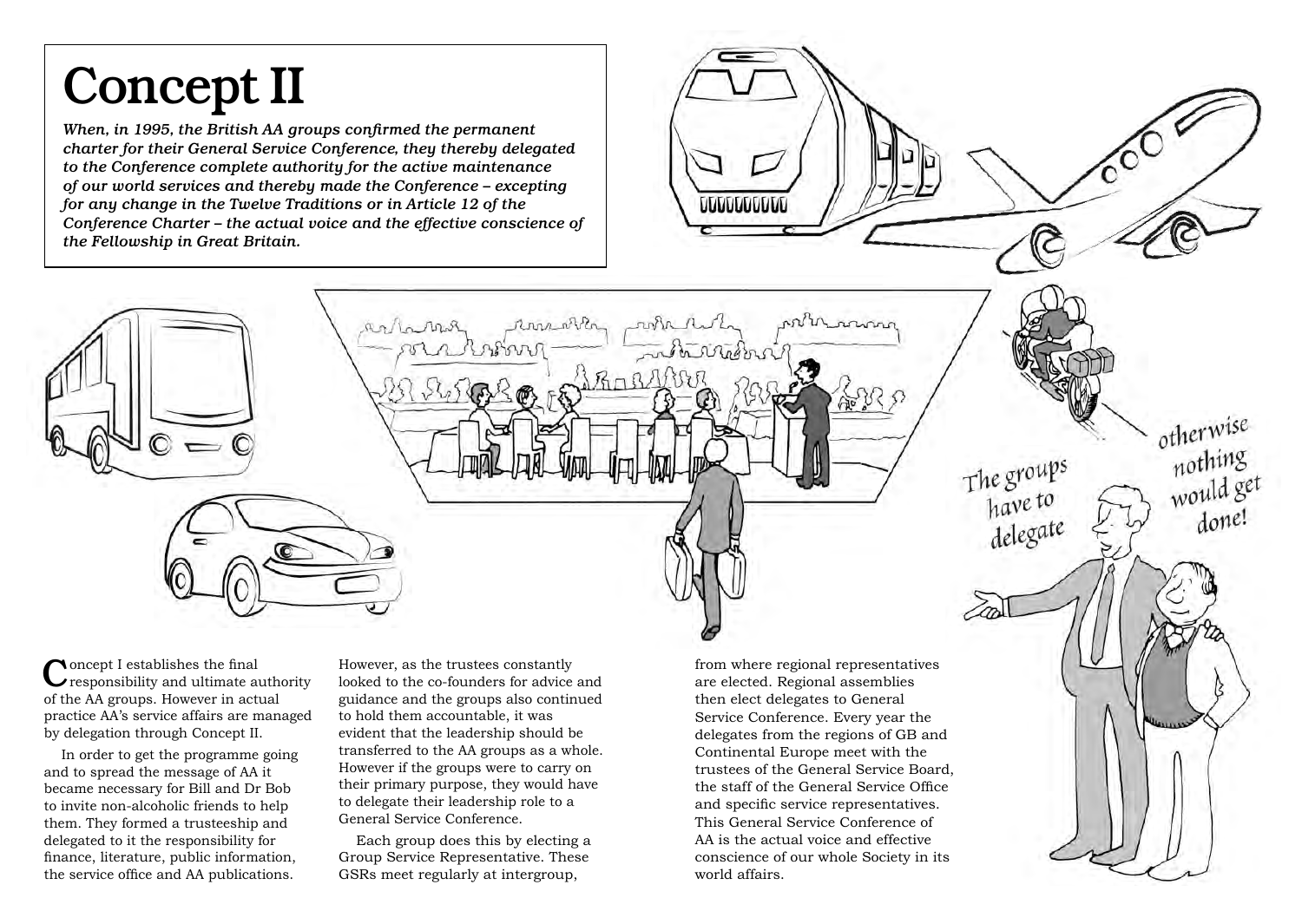## Concept III

*As a traditional means of creating and maintaining a clearly defined working relation between the groups, the Conference, the General Service Board and its General Service Office, and of thus insuring their effective leadership, it is here suggested that we endow each of these elements of service with a traditional "Right of Decision".*



AT ALL LEVELS OF SERVICE

Except in a few specific cases, every trusted servant and every AA body, at all levels of service, has the right to decide how they will interpret and apply their own authority and responsibility to each particular problem or situation as it arises. They can decide which problems they will deal with themselves and which matters they will report, consult, or ask specific directions. This is the essence of The Right of Decision.

However this right also means the Fellowship must have trust in its trusted servants. If the groups instruct their GSRs rather than giving them a Right of Decision then the intergroup is hamstrung. If the GSRs instruct the regional delegates rather than giving them a Right of Decision then the General Service Conference is hamstrung. Bill pointed out that our Conference delegates are primarily servants of AA and should cast their votes according to the best dictates of their own judgment and conscience at that time.

Similarly, if the General Service Board were to attempt to manage every detail of the General Service Office then the staff members would quickly become demoralised.

Bill warned against using The Right of Decision as an excuse for failure to make the proper reports of actions taken; or for exceeding a clearly defined authority; or for failing to consult the proper people before making an important decision. But he concluded that our entire AA programme rests squarely upon the principle of mutual trust. We trust God, we trust AA and we trust each other.

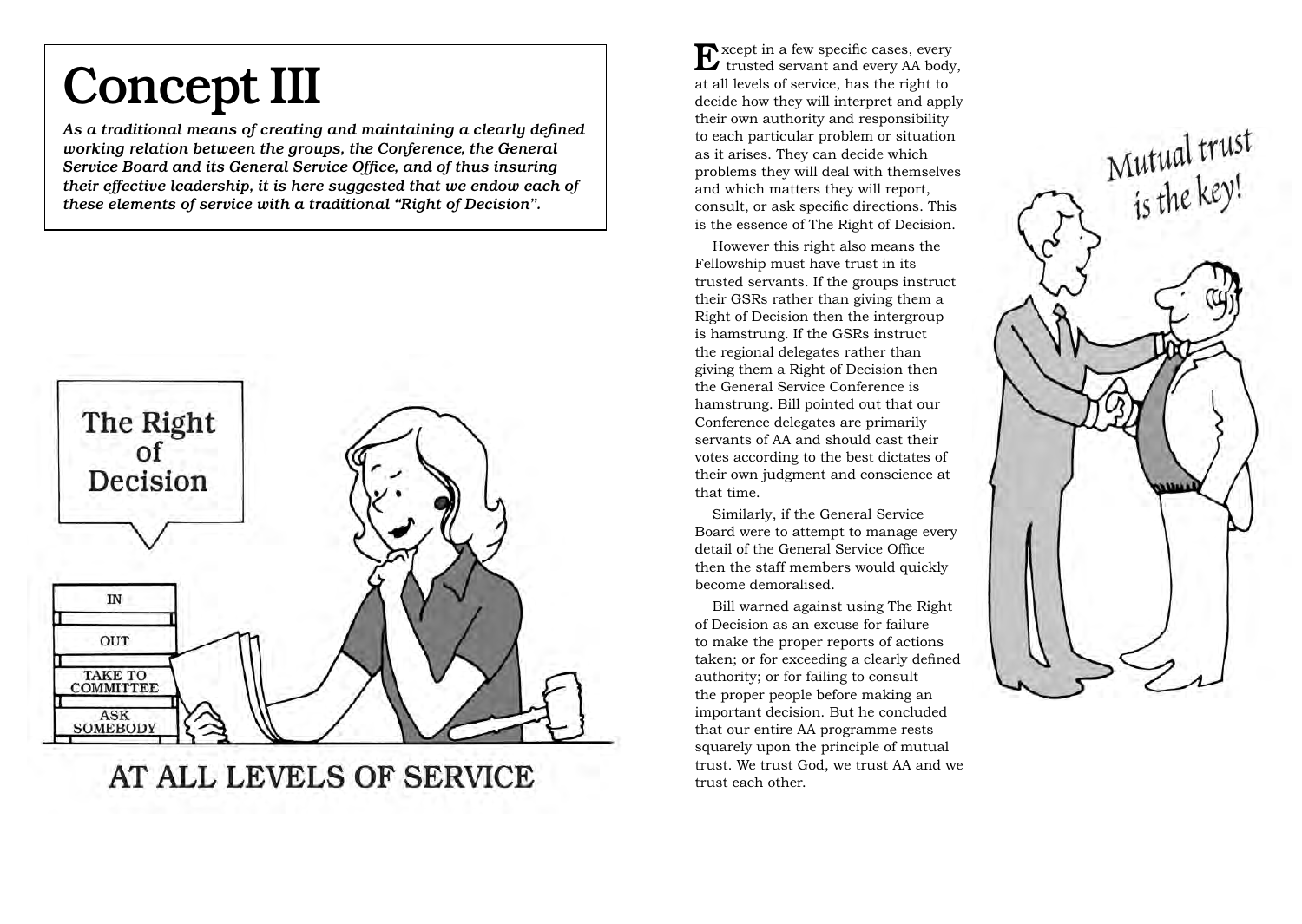# Concept IV\*

*Throughout our Conference structure, we ought to maintain at all responsible levels a traditional "Right of Participation," taking care that each classification or group of our servants shall be allowed a voting representation in reasonable proportion to the responsibility that each must discharge.*

> PROPOSED. PROPOSED.<br>BUT SUBORING U

The principle of Right of Participation<br>
is built into the General Service Conference through the Conference Charter. Voting members include delegates, trustees and certain appointed members of the GSO administration.

The General Service Board appoints non trustee members and where necessary staff members to the board committees in order to have the

Bill warned against the possibility of new delegates or trustees trying to weaken, modify or toss out the Right of Participation. He argued that our trustees and service workers are not less conscientious, experienced and wise than the delegates. He continued that it is vital to preserve the traditional Right of Participation in the face of every tendency to whittle it down.

Finally, there is a spiritual reason for the Right of Participation. All of us desire to belong. In AA, no members are second class. The Right of Participation therefore reinforces Tradition Two, that no member is placed in ultimate authority over another. We perform our service tasks better when we are sure we belong; when our participation assures us we are truly the trusted servants described in Tradition Two.

\*In accordance with Conference 2009 decision GSO staff do not have the right to vote at Conference.

In AA<br>we're<br>all equal

advantage of their expertise. There are no 'superiors', no 'inferiors' and no 'advisors'. New trustees on the General Service Board are sometimes surprised to see staff members and, where necessary, professionals attending the board meetings. They are invited because of AA's Right of Participation. Thus, the trustees are put into direct communication with these workers, who feel wanted and needed. Although they do not vote, these workers may freely participate.

Office<br>personnel<br>voting?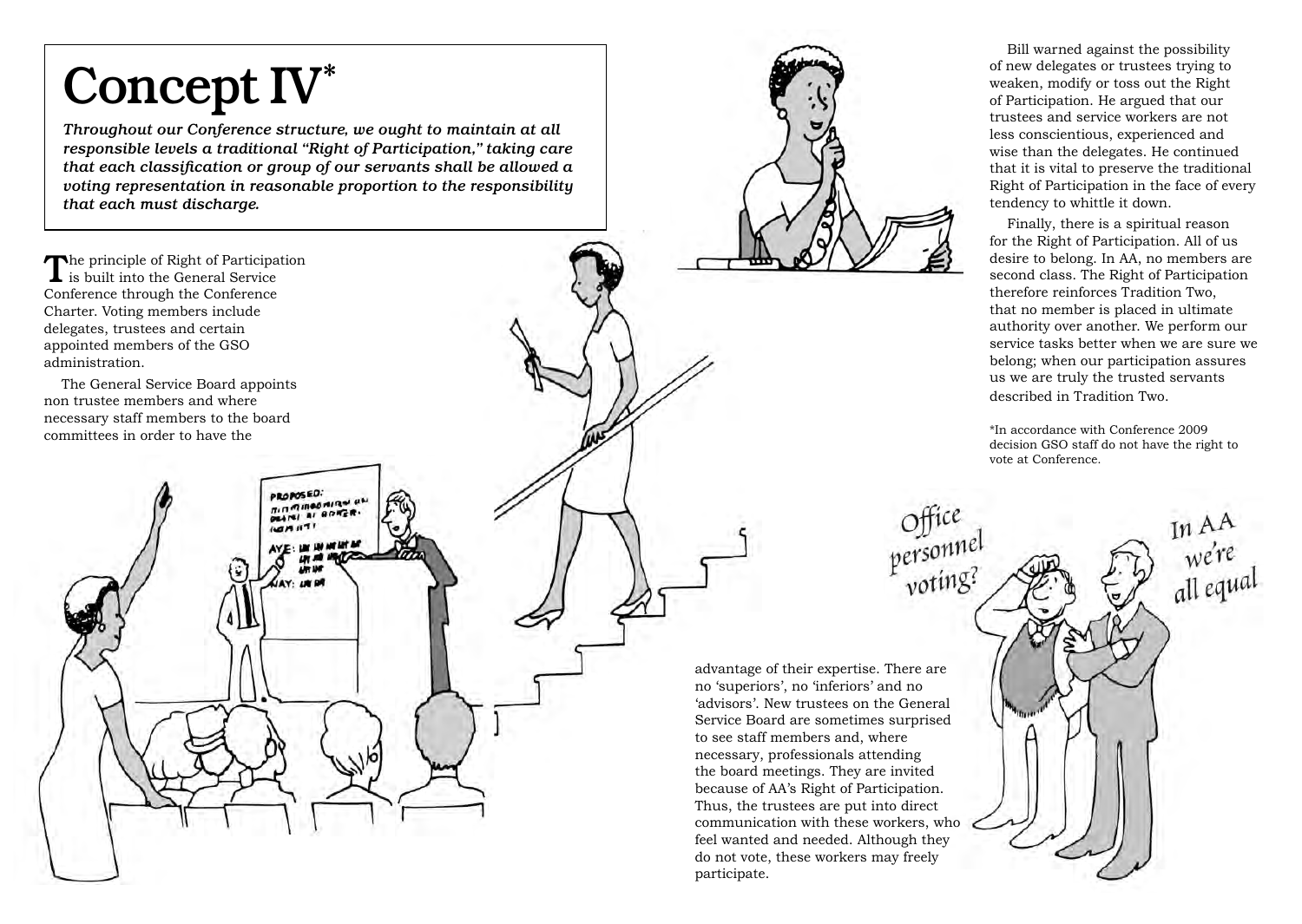### Concept V

*Throughout our service structure, a traditional "Right of Appeal" ought to prevail, thus assuring us that minority opinion will be heard and that petitions for the redress of personal grievances will be carefully considered.*

Newcomers to AA's General Service Conference are often surprised at the pains taken by the Chair of Conference to make sure the minority has a second opportunity to present its views. Even after extensive debate on an issue, followed by a vote in which a substantial unanimity is reached, those opposed are polled individually to see if they wish to speak further to their minority view. In fact, numerous instances can be cited in which this minority view is so compelling the Conference has then reversed its previous decision.

This is AA's Right of Appeal in action and Bill said the same principle should apply to meetings of our groups, intergroups, regions and boards. On an issue of grave importance, the minority has the actual duty of presenting its views.

The Right of Appeal recognises that minorities frequently can be right. Even when they are in error they still perform a most valuable service when they compel a thorough-going debate on important issues. The wellheard minority, therefore, is our chief protection against an uninformed, misinformed, hasty or angry majority.

According to Bill, trusted servants do for the groups what the groups cannot or should not do for themselves. In exercising their Right of Decision (see Concept III), trusted servants are almost always a small but truly qualified



Does the anna mar minority archivinghan wish to speak any further.

> minority, whether in the form of regional committees, staffs, boards or even the General Service Conference itself. It is incumbent upon them, therefore, in their own meetings, to pay special deference to the minority voice.

This Concept also warns us of the tyranny of the majority and points out that in AA, a simple majority is seldom sufficient basis for a decision. That's why we usually require at least a two-thirds majority. Lacking this, it is preferable to delay the decision; or in the case of an election following the Third Legacy Procedure to "go to the hat".

The Right of Appeal also permits any person in the service structure, whether paid or volunteer, to petition for redress of a personal grievance. He or she can complain directly to the General Service Board, without prejudice or fear of reprisal.

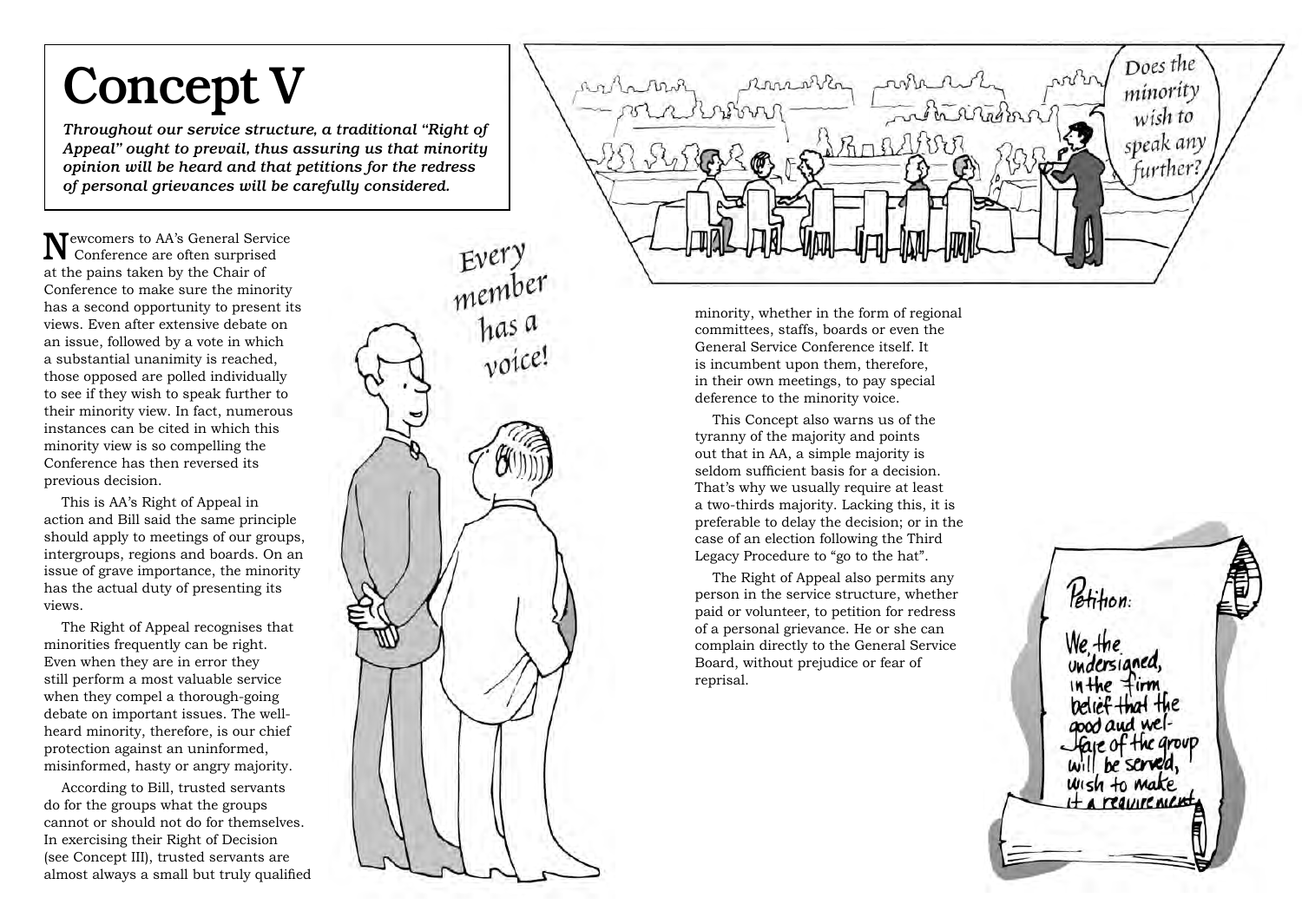## Concept VI

*On behalf of AA in Great Britain, our General Service Conference has the principal responsibility for the maintenance of our services, and it traditionally has the final decision respecting large matters of general policy and finance. But the Conference also recognises that the chief initiative and the active responsibility in most of these matters should be exercised primarily by the Trustee members of the Conference when they act among themselves as the General Service Board of Alcoholics Anonymous (Great Britain).*

 $\mathbf{W}$ e have seen that the final responsibility and ultimate authority for AA's service activities rest with the AA groups (Concept I), but to carry out this responsibility they must delegate to the Conference (Concept II). The Conference, in turn, must delegate administrative authority to the General Service Board of Trustees. Again, it is helpful if you are familiar with the Conference Charter as it applies to the General Service Board in understanding this relationship and the freedom of action that the trustees must have.

The trustees have the legal and practical responsibility for the operation of AA General Service Office and Conference approved publications. These bodies have a substantial cash flow each year. The trustees are also responsible for AA's public information activities. They are the guardians of the Twelve Traditions. They are responsible for carrying the AA message to other countries around the world.

Bill made the point that although our objective is always a spiritual one, nevertheless our service is a large business operation. Indeed our whole service structure resembles that of a large company. The AA groups are the shareholders, the delegates represent





them at the annual meeting; the General Service Board Trustees are actually the directors of a limited company. This limited company (the General Service Board of AA) actually owns and controls AA and Conference approved publications which carry on the services.

This very real example makes it clear that, like any other board of directors, our trustees must be given large powers if they are to manage the affairs of Alcoholics Anonymous.

Somebody has to make things happen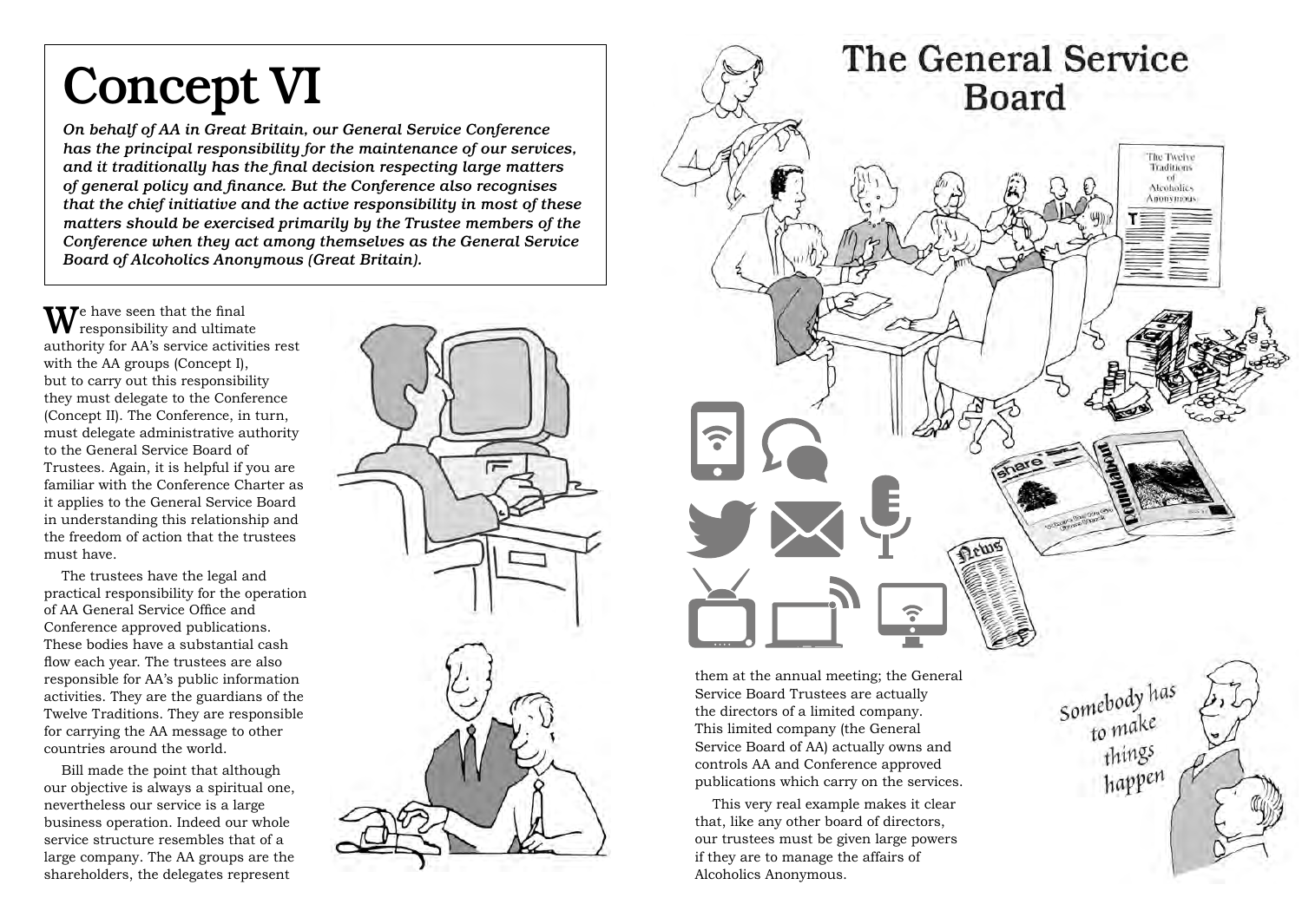### Concept VII

*The Conference recognises that the Memorandum and Articles of Association of the General Service Board (Great Britain) are legal instruments: that the Trustees are thereby fully empowered to manage and conduct all of the British service affairs of Alcoholics Anonymous. It is further understood that the Conference Charter itself is not a legal document: that it relies instead upon the force of tradition and the power of the AA purse for its final effectiveness.*



This Concept attempts to clarify the **L** relationship and balance of powers between the Conference and the General Service Board. This may look like the collision of an irresistible force with an immovable object. On the one hand, the board is invested with complete legal power over AA's funds and services; on the other hand the Conference is clothed with such great influence and financial power it could overcome the legal rights of the board.

Therefore, the practical power of the Conference is, in the final analysis, superior to the legal power of the board. This superior power derives from the traditional influence of the Conference Charter itself; from the fact that the delegates chosen by their regions always constitute more than two-thirds of the Conference members; and finally from the ability of the delegates to cut off financial support by the groups. Theoretically, the Conference is an advisory body only; but practically speaking, it has all the ultimate power it may ever need.



veto a Conference recommendation but, in actual practice, it never has done so. As Bill tactfully put it the trustees simply refrain from using their legal right to say no when it would be much wiser, all things considered, to say yes.

If the Conference will always bear in mind actual rights, duties, responsibilities and legal status of the General Service Board, and if the

trustees will constantly realise that the Conference is the real seat of ultimate service authority neither will be seriously tempted to make a rubber stamp out of the other. In this way grave issues will always be resolved and harmonious cooperation will be the general rule.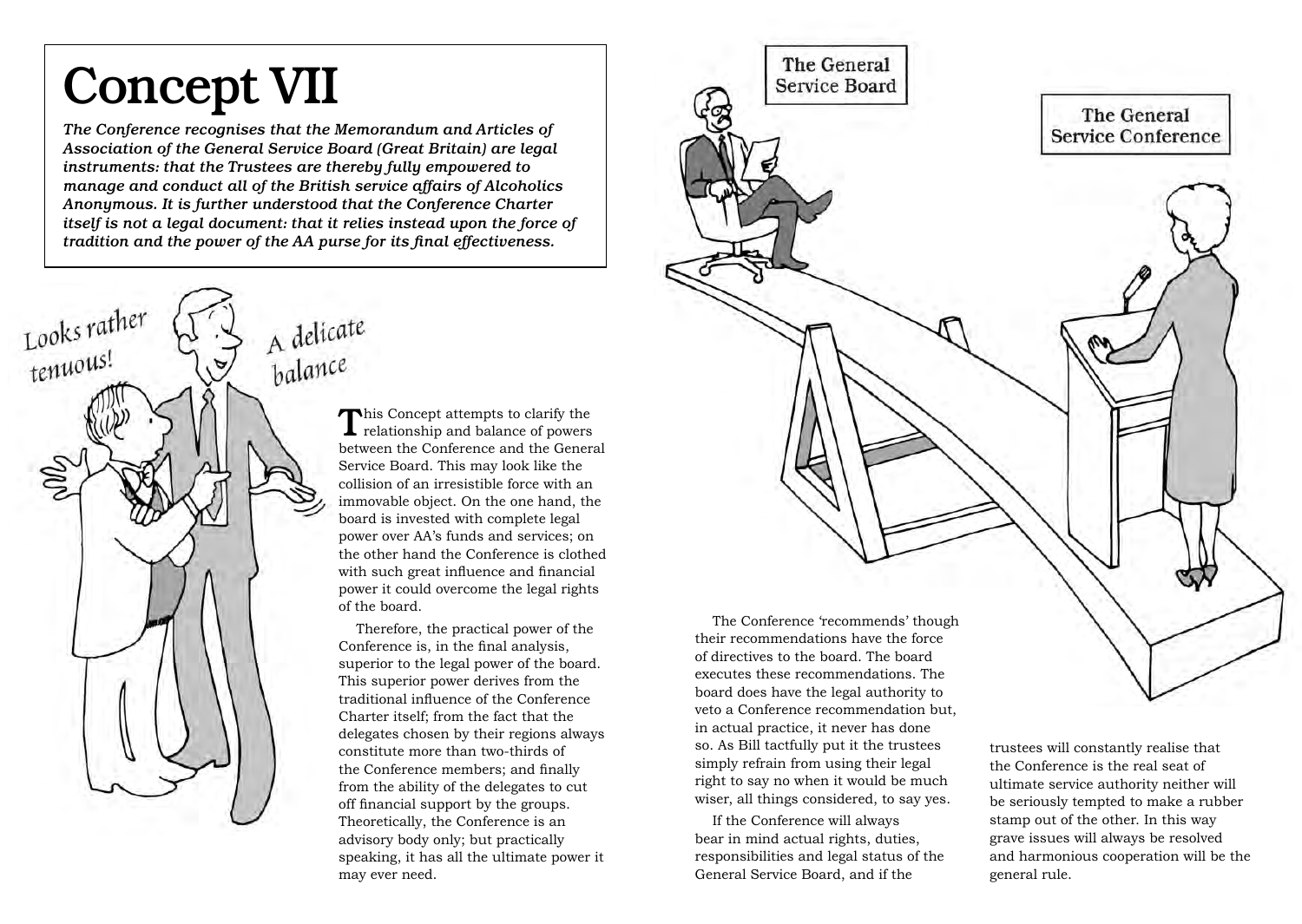# Concept VIII

*The Trustees of the General Service Board act in two primary capacities. (a) With respect to the larger matters of overall policy and finance, they are the principal planners and administrators. They directly manage these affairs. (b) But with respect to the executive services provided by the General Service Office, the relation of the Trustees is mainly that of custodial oversight which they exercise through their ability to appoint staff who are charged with carrying out their policies.*

This Concept deals with the ways the General Service Board discharges its heavy obligations and its relationship with the General Service Office.

Long experience has proven that the board must devote itself almost exclusively to the larger questions of policy, finance, group relations and leadership. In these matters, it must act with great care and skill to plan, manage and execute.

The board, therefore, must not be distracted or burdened with the details or the endless questions which arise daily in the routine operation of the

General Service Office or the publishing operations.

The board's attitude has to be that of custodial oversight. The trustees are the guarantors of good management of the General Service Office, whilst the executive direction of these functions is lodged in the service bodies themselves, rather than the General Service Board.

Bill drew from earlier mistakes by the General Service Board in trying to run the service functions directly and warned repeatedly against too much concentration of money and authority.

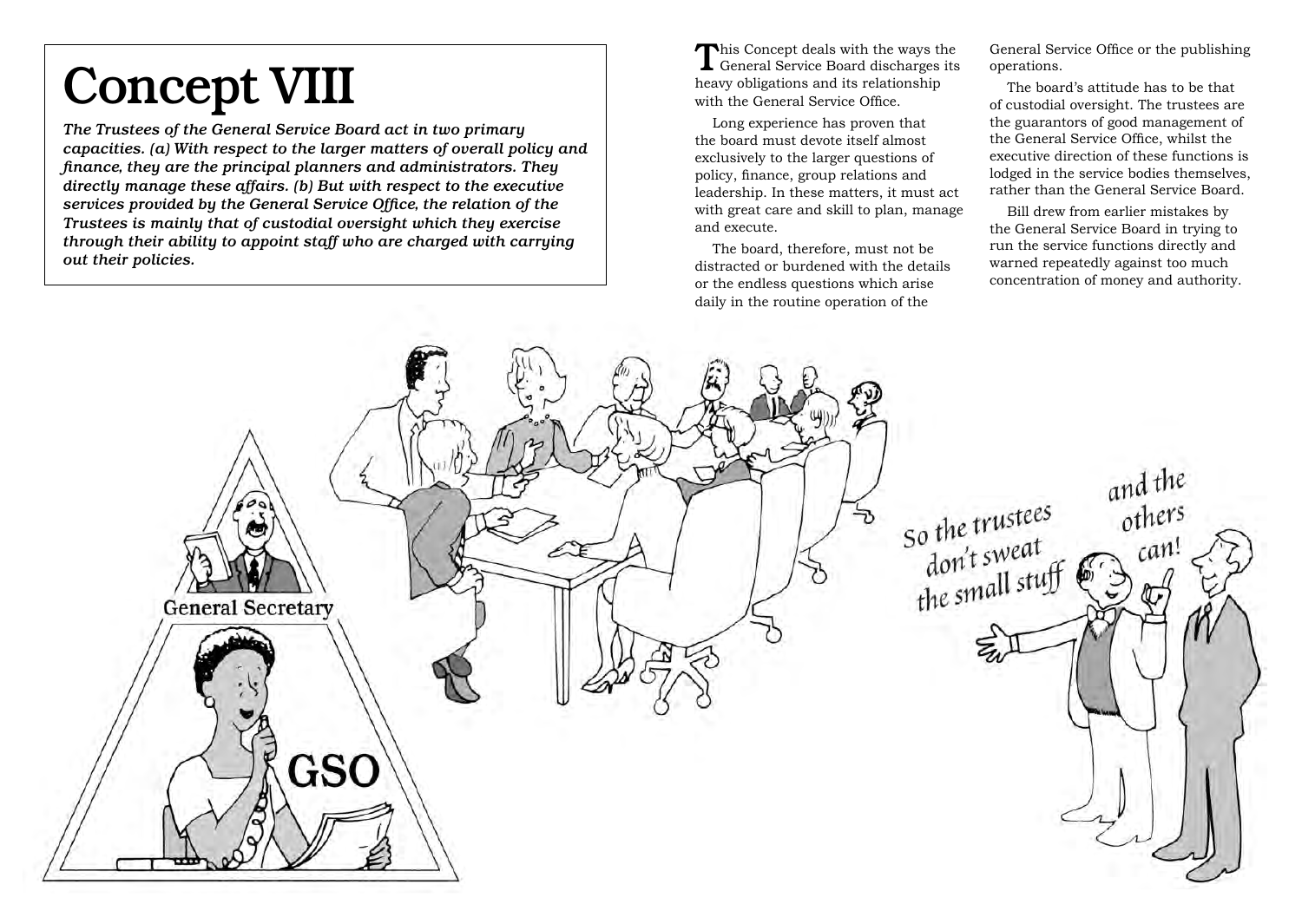## Concept IX

*Good service leaders, with sound and appropriate methods of choosing them, are at all levels indispensable for our future functioning and safety.*

 $\mathbf N$  matter how carefully we design our service structure of principles and relationships, no matter how well we apportion authority and responsibility, the operating results of our structure can be no better than the personal

performance of those who must staff<br>
They lead us<br>
by example.<br>
They don't<br>
poss!

it and make it work. Good leadership cannot function well in a poorly designed structure. Weak leadership can hardly function at all, even in the best of structures.

Due to AA's principle of rotation, furnishing our service structure with able and willing workers has to be a continuous effort. The base of the service structure and the source of our leadership is the Group Service Representative. The GSR is the service leader for his or her Group, the indispensable link between the group and AA as a whole. Together the GSRs are AA's group conscience and together, in their intergroups, they elect the regional representatives to region.

The region then elects delegates to Conference and nominates candidates for regional trustee. The General Service Board then selects a trustee from the nominees to meet their specific needs.

Groups who have not named GSRs should be encouraged to do so. As the GSRs meet in intergroups care and dedication are required. Personal ambitions should be cast aside; feuds and controversies forgotten. The thought of all should be to elect the best qualified people.

Bill said that no society could function well without able leadership in all its levels and AA could be no exception. Fortunately, our Society is blessed with any amount of real leadership, the active people of today and the potential leaders of tomorrow as each new generation of able members

swarms in. We have an abundance of men and women whose dedication, stability, vision and special skills make them capable of dealing with every possible service assignment. We have only to seek these folks out and to trust them to serve us.

A leader in AA service is therefore a man or woman who can personally put principles, plans and policies into such dedicated and effective action that the rest of us want to back them and help them with their job.

Good leadership will also remember that a fine plan or idea can come from anybody, anywhere. Consequently, good leadership will often discard its own cherished plans for others that are better and it will give credit to the source.

Good leadership never passes the buck. Once assured that it has, or can, obtain sufficient general backing, it freely takes decisions and puts them into action forthwith, provided of course that such

actions be within the framework of its defined authority.

Another qualification for leadership is that of give and take, the ability to compromise cheerfully whenever a proper compromise can cause a situation to progress in what appears to be the right direction. We cannot,



Our leaders do not drive by mandate, they lead by example. We say to them, 'Act for us, but do not boss us'.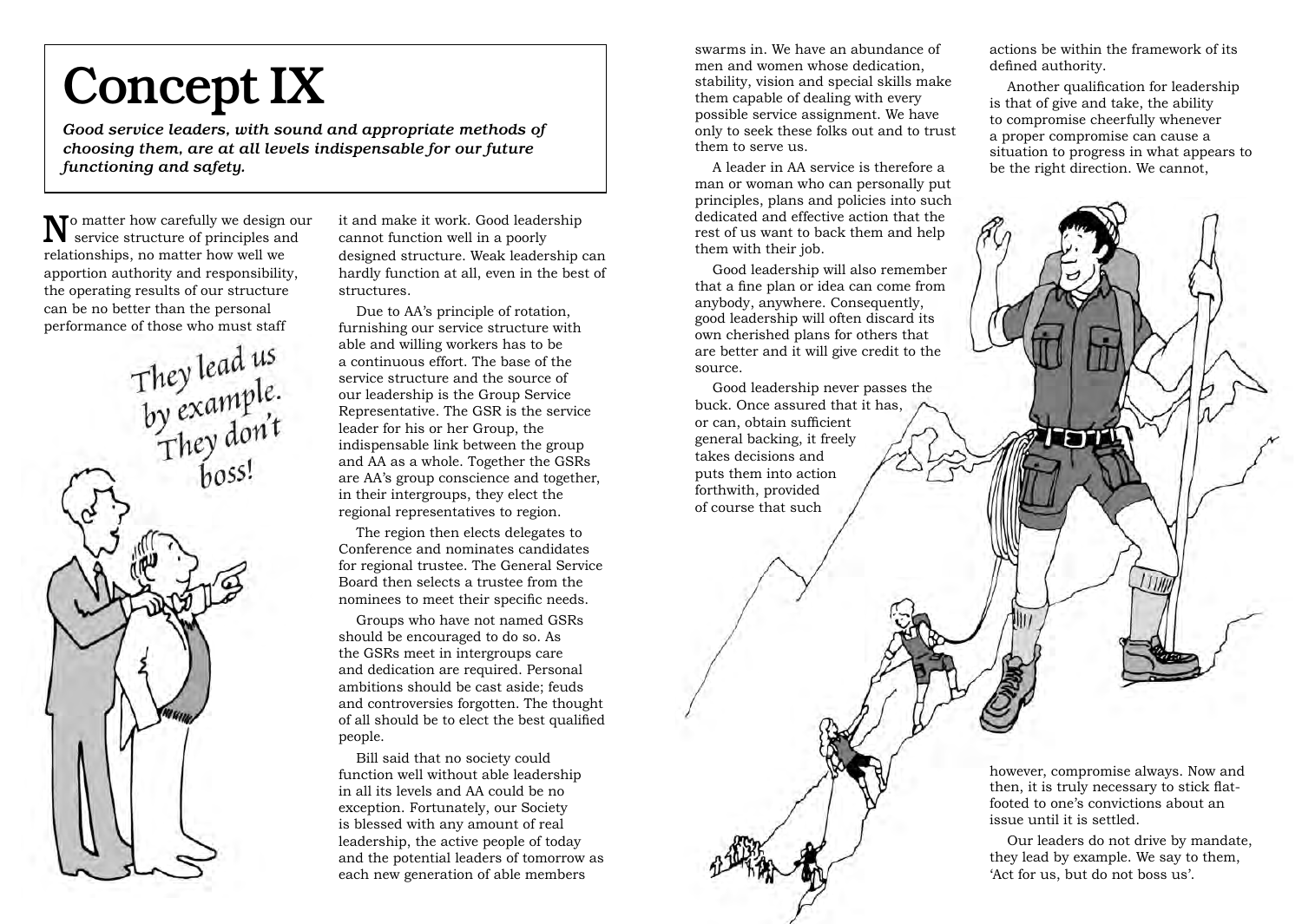## Concept X

*Every service responsibility should be matched by an equal service authority – the scope of such authority to be always well defined whether by tradition, by resolution, by specific job description, by appropriate charters or by legal instruments.*

Authority and Responsibility<br>are well defined ...

 $\sqrt{2}$ 

GSO

ur service structure cannot function effectively and harmoniously unless, at every level, each operational responsibility is matched by a corresponding authority to discharge it. This requires that authority must be delegated at every level and that the responsibility and authority of every

entity are well defined and clearly understood.

As we have seen (Concept I) final responsibility and ultimate authority reside with the AA groups, and they delegate this authority to the Conference (Concept II). The Conference, in turn, delegates to the

> General Service Board

General Service Board the authority to manage AA's affairs (Concept III) on its behalf. The board is in authority over its subsidiary operating General Service Office and Conference approved publications but it delegates the authority necessary to run these service bodies. Finally the directors delegate to the GSO staff members and other employees the authority necessary to carry out their important service jobs.

General Service Conference

where

arn other

Animal

Andra MAR

the Groups

whenown

Bill said it was perfectly clear that when delegated authority is operating well, it should not be constantly interfered with. Otherwise those charged with operating responsibility

will be demoralised, For example, the General Service Board owns AA and AA Conference approved publications and its authority over them is absolute. Nevertheless, so long as things go well, it is highly important that the trustees do not unnecessarily interfere with or usurp the operating authority of these entities.

Service

Audions

Responsibility

Let us always be sure that there is an abundance of final or ultimate authority to correct or to reorganise; but let us be equally sure that all of our trusted servants have a clearly defined and adequate authority to do their daily work and to discharge their clear responsibilities.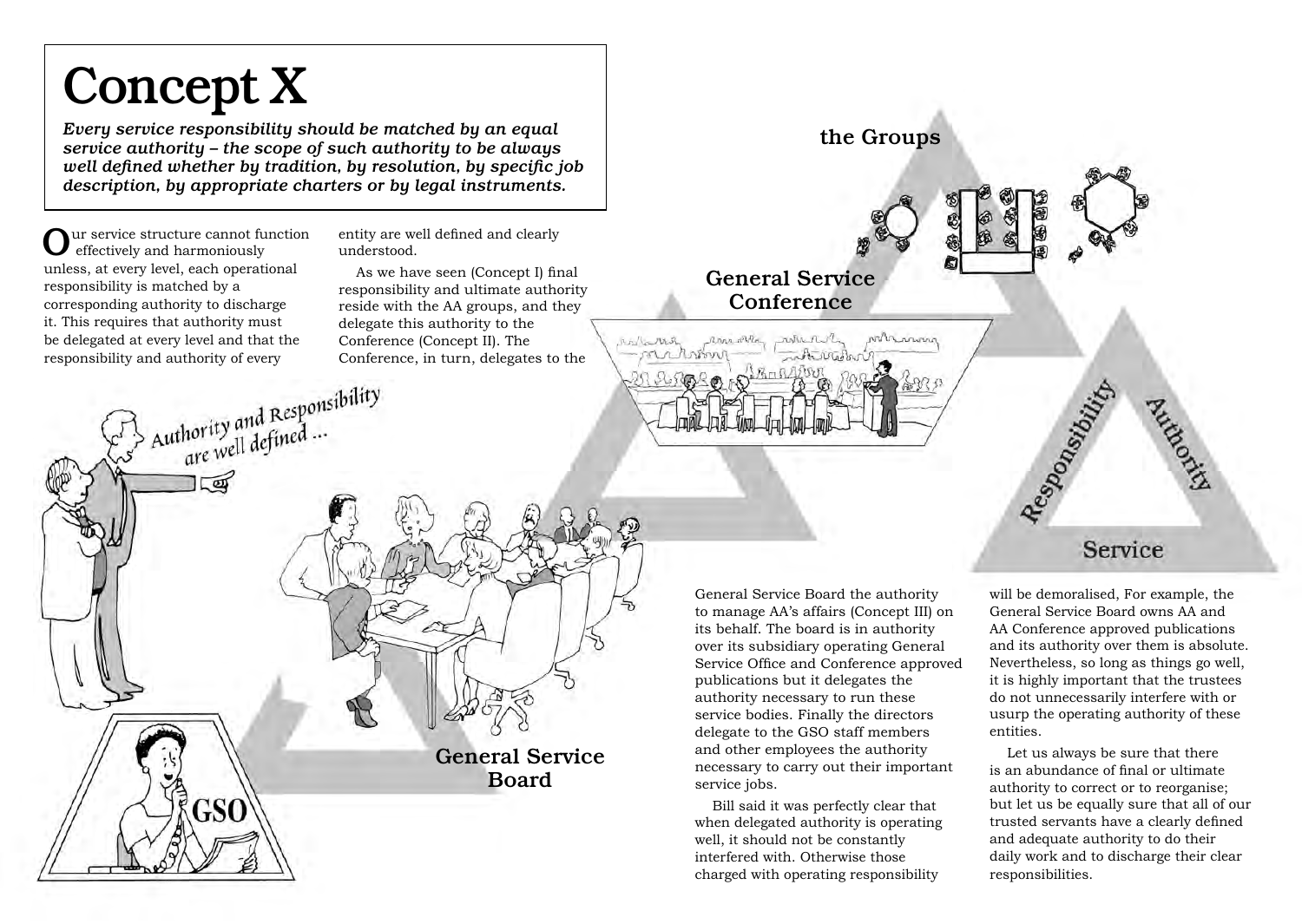## Concept XI

*While the Trustees, acting together as the General Service Board (Great Britain) hold final responsibility for AA's service administration, they should always have the assistance of the best possible committees, service executives, staffs and consultants. Therefore, the composition of committees and service assemblies, the personal qualifications of their members, the manner of their induction into service, the systems of their rotation, the way in which they are related to each other, the special rights and duties of our executives, staffs and consultants, together with a proper basis for the financial compensation of these special workers, will always be matters for serious care and concern.*

In this, the second longest of the<br>Concepts, Bill explained in great **T**n this, the second longest of the detail the composition, functions and relationships of the committees of the General Service Board, the General Service Office and the AA Conference approved publications – as they existed in 1962. As AA has grown and changed, many of the descriptions have been amended and some of the issues that were addressed have been deleted as they are no longer relevant. Nevertheless, the full text is valuable as an historical

**1. The status of executives**

work is done well.

document and many of the principles still apply as summarised below.

Underlying the service structure we have been discussing there is another internal structure of service consisting of the executives and staff members. Bill declared that members of this group not only support the leadership of the trustees: they share the leadership with them.

The following are several principles that apply to AA and the AA publications.



#### **2. Paid workers, how compensated**

If you pay<br>} peanuts, you'll only get... Each paid executive, staff member or consultant should be recompensed in reasonable relation to the value of his or her similar services or abilities in the commercial world. Cheap help is apt to feel insecure and inefficient. It is very costly in the long run. This is neither good spirituality nor good business. Assuming service money is available, we should therefore compensate our workers well.



It's like It's like<br>musical hats!

#### **3. Rotation among paid staff workers**

At AA's General Service Office each staff member is expected to possess the general ability to do, or to learn how to do, any job in the place – excepting for office management.

### Remember our Remember<br>worker in Concept IV

#### **4. Full participation of paid workers is highly important**

We have already discussed the necessity of giving key paid personnel representation on any of our committees and boards. They should enjoy a status suitable to their responsibility, just as our volunteers do.

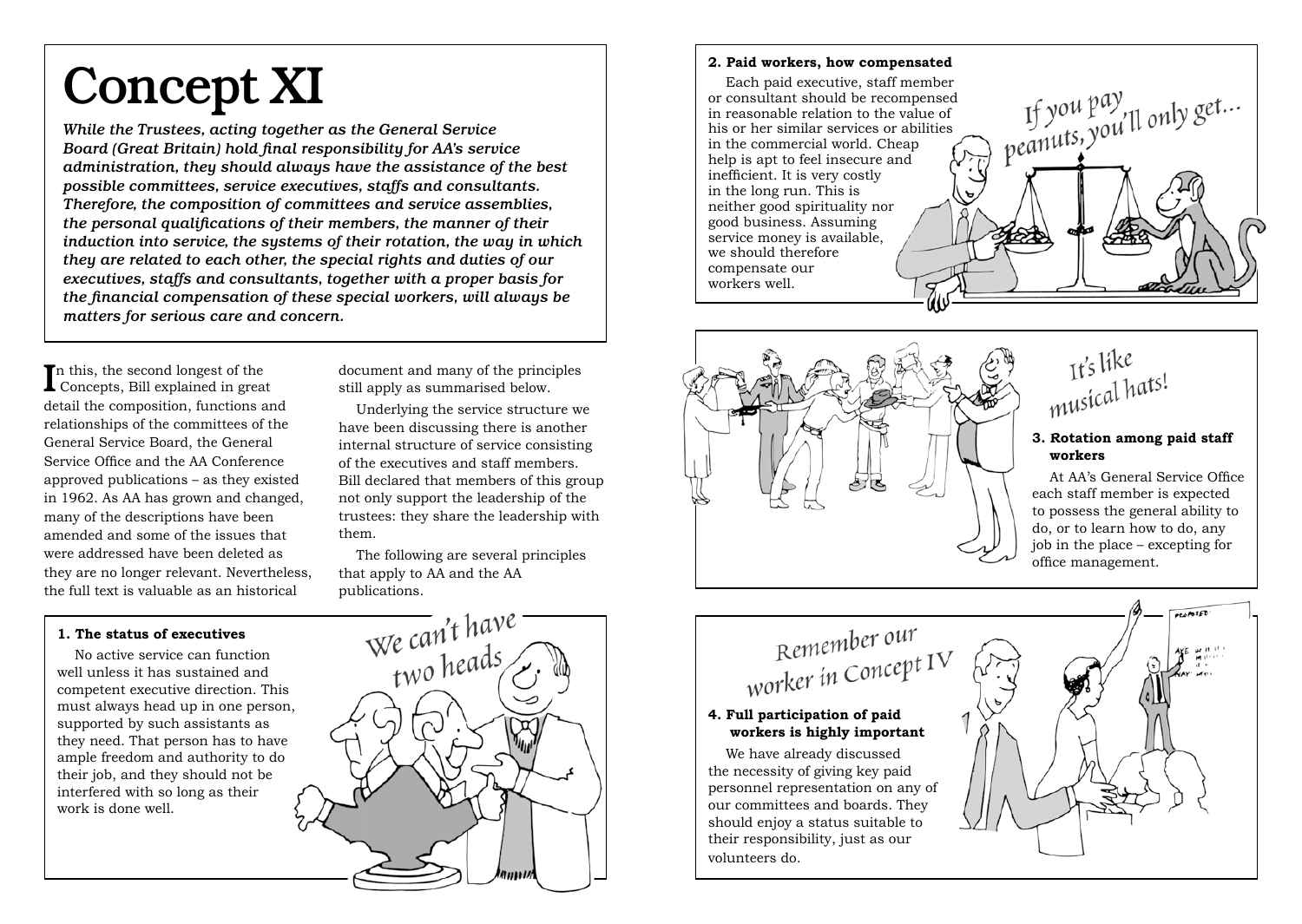### Concept XII

*General Warranties of Conference: in all its proceedings, the General Service Conference shall observe the spirit of the AA Tradition taking great care that the Conference never becomes the seat of perilous wealth or power; that sufficient operating funds, plus an ample reserve, be its prudent financial principle; that none of the Conference members shall ever be placed in a position of unqualified authority over any of the others: that all important decisions be reached by discussion, vote and whenever possible, by substantial unanimity; that no Conference action ever be personally punitive or an incitement to public controversy; that though the Conference may act for the service of Alcoholics Anonymous, it shall never perform any acts of government; and that, like the Society of Alcoholics Anonymous which it serves, the Conference itself will always remain democratic in thought and action.*

This Concept consists of the General Warranties of the General Service Conference. It is cast in stone; that is, although Bill left the door open for alterations and changes in the other Concepts and points out that the rest of the Conference Charter can be readily amended, these General Warranties, like the Twelve Steps and the Twelve Traditions, can be changed only by written consent of threequarters of all AA groups in the world!

The reason is that these Warranties indicate the qualities of prudence and spirituality which the Conference should always possess. These are the permanent bonds that hold the Conference fast to the movement it serves.

The Warranties also express spiritual principles which apply to all other AA bodies as well. Let us consider these principles one by one:

#### **Warranty One:**

The Conference shall never become the seat of perilous wealth or power. The Seventh Tradition protects us against the accumulation of too much money. So long as we refuse to take outside contributions and limit individual members' donations we shall not become wealthy in any perilous sense. If we live by Tradition Two, that our ultimate authority is a loving God and that our leaders are but trusted servants; they do not govern, then we are safe from perilous power.

#### **Warranty Two:**

Sufficient operating funds, plus an ample reserve, should be its prudent financial principle. Although many of us active alcoholics were free spenders, when it comes to supporting AA service overhead, we are apt to turn a bit reluctant. Yet, in AA the cost of the



the sale of AA literature, which also is used to make up the deficit between group contributions and the cost of group services.

#### **Warranty Three:**

None of the Conference members shall ever be placed in a position of unqualified authority over any of the others. This principle is discussed earlier in Concept IV, but it is so important we have made it the subject of this Warranty; a strong stand against the creation of unqualified authority at any point in our Conference structure.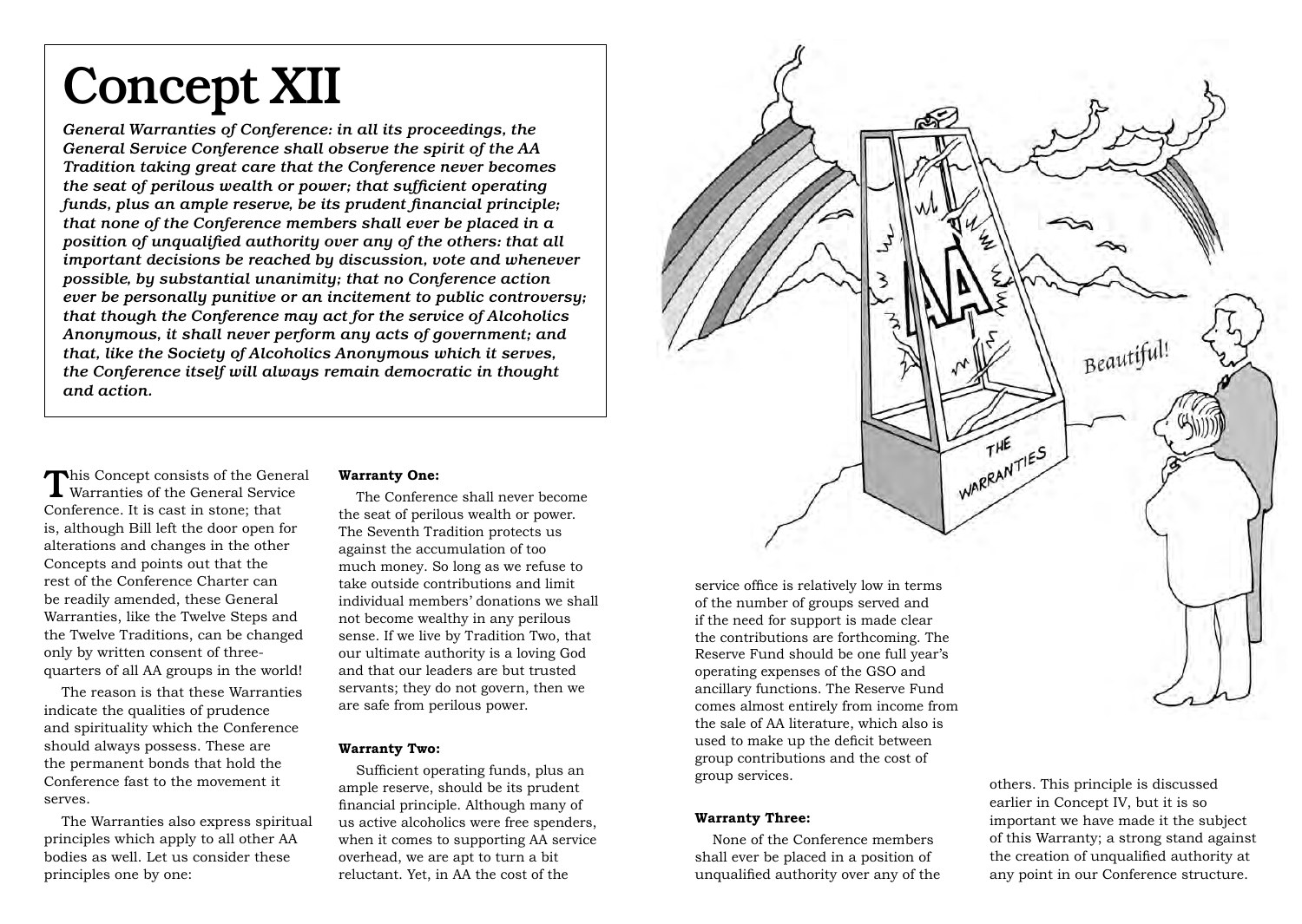#### **Warranty Four:**

That all important decisions should be reached by discussion, vote, and wherever possible, by substantial unanimity. This Warranty is, on the one hand, a safeguard against any hasty or overbearing authority of a simple majority; and, on the other hand, it takes notice of the rights and the frequent wisdom of minorities, however small. This principle guarantees that all matters of importance, time permitting, will be extensively debated, and that such debates will continue until a really heavy majority can support every critical decision.

#### **Warranty Five:**

That no Conference action shall ever be personally punitive or an incitement to public controversy.

Although practically all other societies and governments find it necessary to punish individual members for violations of their beliefs, principles or laws, Alcoholics Anonymous finds this practice unnecessary.

When we fail to follow sound spiritual principles, alcohol cuts us down. No humanly administered system of penalties is needed. This unique condition is an enormous advantage to us all, one on which we can fully rely and one which we should never abandon by resorting to personal attack and punishment. Of all societies, ours can least afford to risk the resentments and conflicts which would result were we ever to yield to the temptation to punish in anger.

For much the same reason, we cannot and should not enter into public controversy, even in selfdefense. Our experience has shown that, providentially, AA has been made exempt from the need to quarrel

with anyone, no matter what the provocation. Nothing could be more damaging to our unity and to the worldwide goodwill which AA enjoys than public contention, no matter how promising the immediate dividends might appear.

Some situations which may require Conference consideration are:

AA may come under sharp public attack or heavy ridicule, perhaps with little or no justification in fact. Our best defence in these situations would be no defence whatever, namely, complete silence at the public level. If the criticism of AA is partly or wholly justified, it may be well to acknowledge this privately to the critics, with our thanks.

Public violations of AA Traditions.

Our own members may try to use the AA name for their private purposes. Aggressive or punitive action, even in this area, must be omitted. Privately, we can inform Tradition-violators that they are out of order. When they persist, we can use such other resources of persuasion as we have. In the long run, though, we shall have to rely mainly on the pressures of AA opinion and public opinion.

Another kind of problem is the severe internal disagreement that comes to unwelcome public attention. As GSO is not a police operation we can only offer AA's experience as a matter of information.

#### **Warranty Six:**

That though the Conference may act for the service of Alcoholics Anonymous, it shall never perform any acts of government; and that, like the Society of Alcoholics Anonymous which it serves, the Conference itself will always remain democratic in thought and action.

The AA Traditions accord the individual member and the AA group extraordinary liberties. In fact, we AAs probably enjoy more and greater freedoms than any Fellowship in the world. We claim this as no virtue. We know we have to choose conformity to AA's Twelve Steps and Twelve Traditions or else face dissolution and death.

Because we set such a high value on our great liberties and cannot conceive that they will need to be limited, we here specially enjoin our

General Service Conference to abstain completely from any and all acts of authoritative government which could in any way curtail AA's freedom under God. We expect our Conference always to try to act in the spirit of mutual respect and love – one member to another.

Freedom under God to grow in his likeness and image will ever be the quest of Alcoholics Anonymous. May our General Service Conference be always seen as a chief symbol of this cherished liberty.